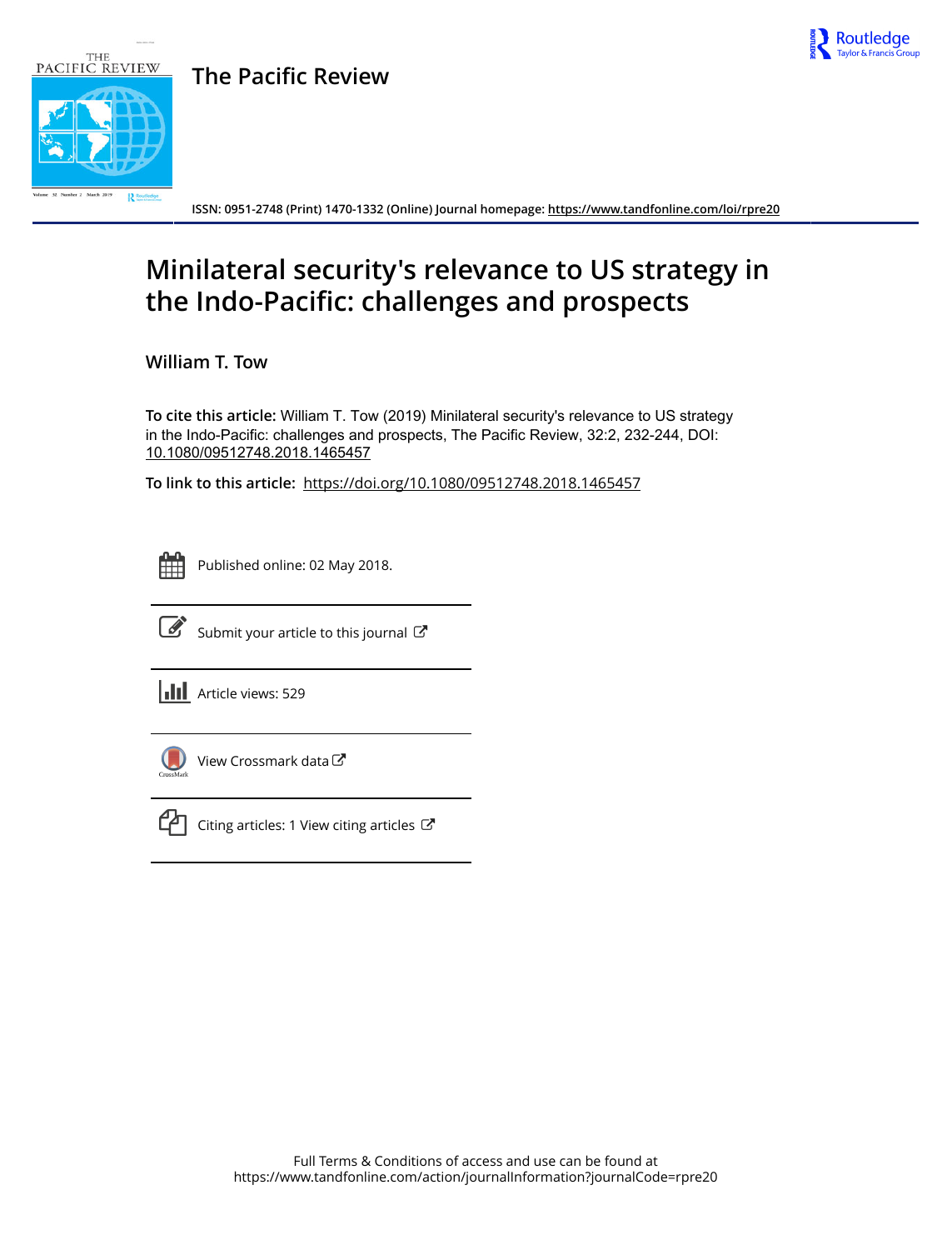Routledge Taylor & Francis Group

Check for updates

# Minilateral security's relevance to US strategy in the Indo-Pacific: challenges and prospects

## William T. Tow

Department of International Relations, Coral Bell School of Asia Pacific Affairs, The Australian National University, Canberra, Australia

#### **ARSTRACT**

The Indo-Pacific region's security landscape is unfolding in highly uncertain and potentially explosive ways. The postwar American-led network of bilateral alliances – underpinned by concrete guarantees of extended deterrence and containment – is now yielding to a more diverse set of alignments and coalitions to manage an increasingly complex array of regional security issues. Multilateralism and minilateralism have emerged as two increasingly prominent forms of such cooperation. Minilateralism's informality and flexibility appeals to those who are sceptical about multilateralism's traditional focus on norm adherence and communitybuilding even as great power competition in the Indo-Pacific is sharply intensifying. However, minilateralism's track record in the region is underdeveloped. The potential for this policy approach to be applied by the United States and its regional security partners as an enduring and credible means of diplomatic and security collaboration in the region will remain unfulfilled as long as the Trump administration's own geopolitical orientation remains uncertain.

KEYWORDS Asia power web; minilateral solution; trilateralism; 'bridge-building'; 'hub-and-spokes' alliance politics; Trilateral Coordination and Oversight Group (TCOG); Trilateral Strategic Dialogue (TSD); Quadrilateral Initiative

## Introduction

Effectively managing Indo-Pacific security has arguably become the most pressing imperative for preserving contemporary global peace and stability. Acute tensions over traditional security issues such as the Korean Peninsula, security dilemmas in the East and South China Seas and the broader strategic implications of 'China's rise' remain all too evident. Newer security concerns relating to migration, humanitarian assistance and disaster relief, terrorism, drug trafficking, cybercrime, climate change and pandemics are likewise commanding regional officials' attention and influencing their policy agendas. Uncertainties relating to US President Donald Trump's economic and security postures directed toward Asia form an uncertain, complex and potentially explosive strategic landscape within the world's wealthiest and most dynamic region.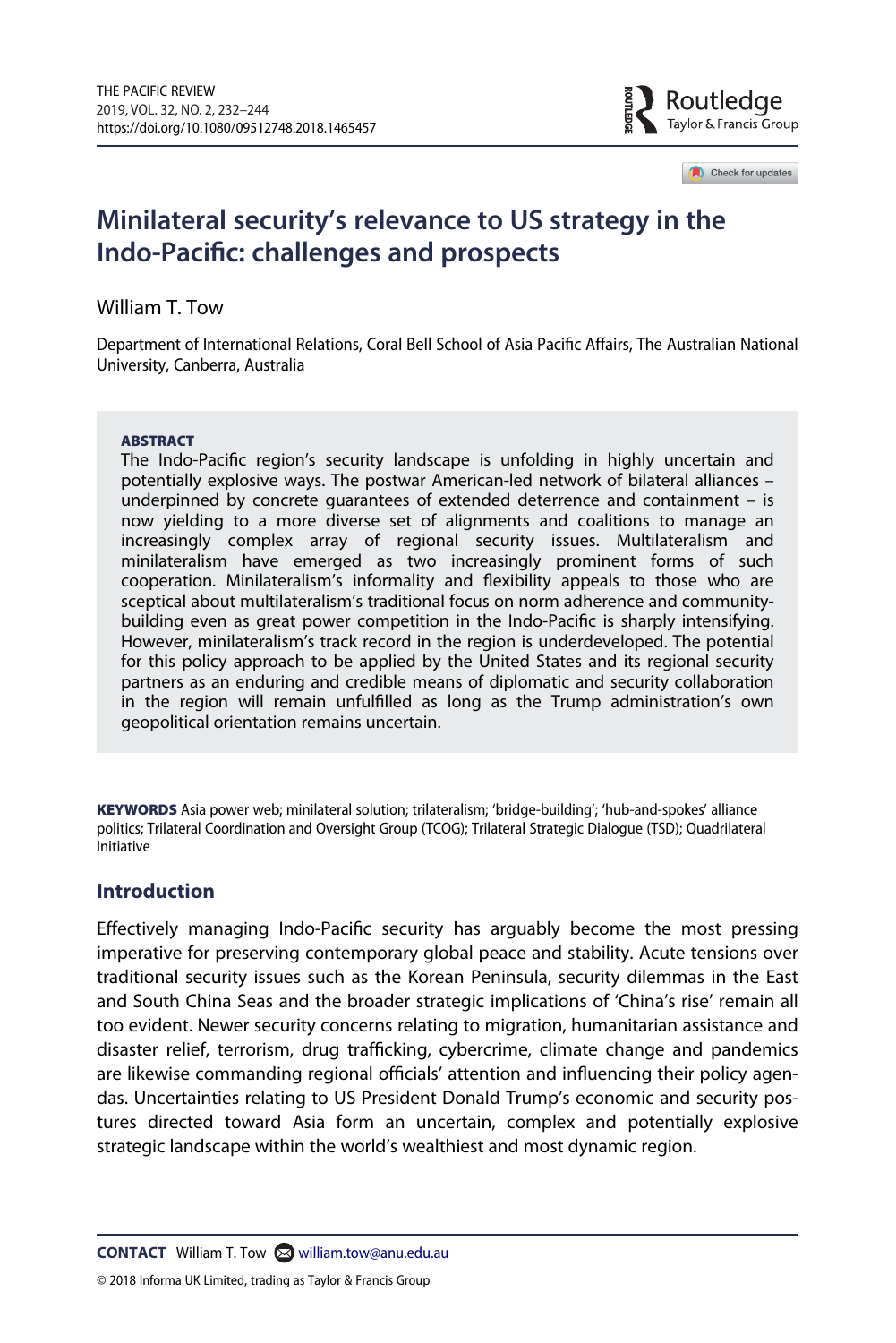This landscape is further complicated by changes throughout Asia in postwar alliances, alignments and unaffiliated actors. The postwar American 'hub-and-spokes' alliance network has yielded to a broader array of security coalitions targeted on specific threats and issues. Despite North Korean leader Kim Jong-un's recent visit to Beijing, the People's Republic of China's historic security ties with North Korea remain strained as the latter moves aggressively to establish strategic leverage in its own right. Traditionally, non-aligned actors such as India and various member-states of the Association of Southeast Asian Nations (ASEAN) are exploring advanced economic and security collaboration with other large and small powers within the increasingly fluid Indo-Pacific geopolitical environment. Russia yearns to play a major role in Asia's evolving strategic landscape as part of its global quest to challenge and revise what it views as the United States' decreasing global hegemony.

#### Order-building and alliance transition

Within this broader context of regional security cooperation and competition, two overlapping and increasingly critical trends have surfaced. First, China is now assuming a more central role in the shaping of any future Indo-Pacific regional security order. The extent to which Beijing collaborates or competes with the region's maritime powers – the United States, Japan, India and (to a much lesser extent) Australia – on various issues and crises will determine to what extent the region languishes in a multipolar state of anarchy or eventually develops into a concrete regional security order. China's collaboration with the US and its allies is now clearly required to defuse the North Korean nuclear crisis, and the level of cooperation that China generates with Washington and its allies in doing so constitutes a crucial test for regional war avoidance. Realising these objectives, however, does not necessarily constitute either the 'major power relations' model which has been advanced by various Chinese policy-makers or a Sino-American 'grand bargain' on regional crisis management as the two countries remain at odds over other critical regional flashpoints.<sup>[1](#page-11-0)</sup>

The second trend will be assessed in more detail here. The American postwar bilateral security alliance network – known as the 'San Francisco System' since its inception with the signing of the Japan Peace Treaty in September 1951 – has morphed into a less hierarchical and more pliable basis for security collaboration. Gone are the days when separate member-states of this alliance network operated relatively seamlessly under the direction of the Pentagon or US Pacific Command to contain mutually perceived threats: international communism led by the Soviet Union and China making inroads throughout Asia during the Cold War.

<span id="page-2-0"></span>At least two factors explain this transition. First is the intensifying North Korean challenge to the credibility of postwar US-extended deterrence strategy which rested on traditional assumptions about an adversary's 'rationality' to ensure reasonable levels of escalation control during regional crisis (Fitzpatrick, [2016](#page-12-0)). The shrill (arguably even histrionic) North Korean rhetoric threatening to engulf Seoul and much of the Republic of Korea (ROK) in a 'sea of fire' using weapons of mass destruction or to subject Washington and New York to a nuclear attack may or may not be taken literally. It does, however, introduce a new and strident element of nuclear brinksmanship into the region. So too does the aggressive, commensurate, rhetoric and military posturing of President Trump in response to increasingly recurrent North Korean nuclear and missile tests. Placing this rhetoric in perspective, debate has sharpened among Western experts over how soon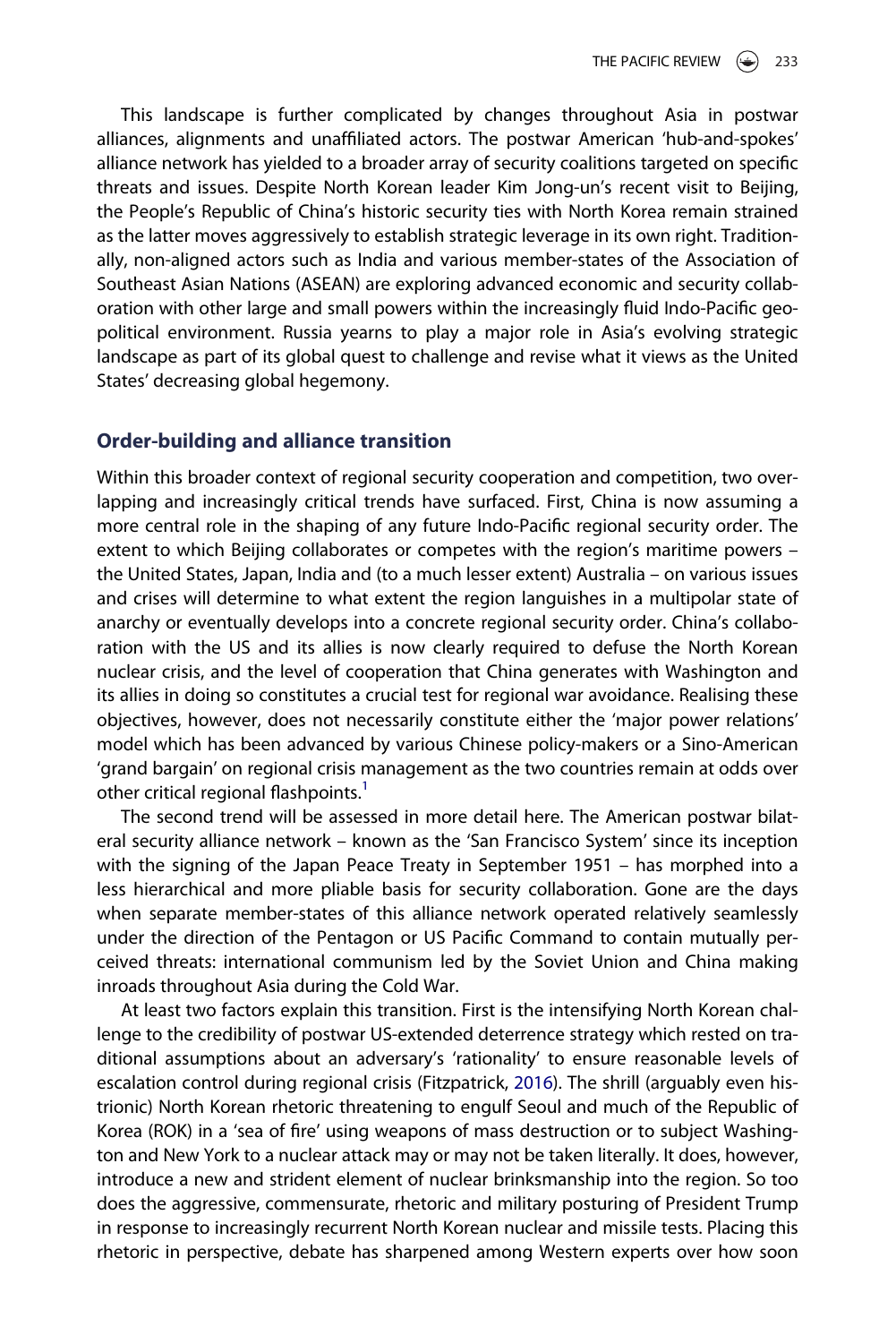<span id="page-3-4"></span>Kim Jong-un's increasingly formidable nuclear and missile capabilities will credibly threaten targets on the US mainland (Pollack, [2018](#page-12-1); Ratner, [2018\)](#page-13-0).

<span id="page-3-3"></span>A second, complex factor which largely flows from the first is that the national security agendas of US treaty allies in the Indo-Pacific have become diverse and often contradictory. Japan feels more threatened by China than does South Korea. Yet Seoul remains sufficiently wary of Tokyo to preclude substantive bilateral Japan–ROK collaboration, absent US intercession. South Korea's current government clearly favours a more conciliatory approach toward North Korea than does either the Trump administration or the current Japanese government. As a 'Western' country situated in Asia, Australia faces no immediate existential threat. However, that country's current government, like its predecessors, fears the prospect of a looming strategic abandonment by its 'great and powerful' American friend leaving it culturally and strategically isolated in the region at a time when China is expanding its military power on its northern doorstep and when North Korea is developing long-range ballistic missiles potentially capable of hitting Australian targets (Hartcher, [2017](#page-12-2)). Policy elites now ruling the United States' other two postwar treaty allies, the Philippines and Thailand, challenge the relevance of Western liberal political values and processes. During President Barack Obama's administration, the US view was that authoritarian political trends in the two countries produced social chaos and undermined democracy. In response, both Bangkok and Manila developed closer relations with China, notwithstanding the potential loss of traditional American security guarantees, and the Philippines' continued de facto reliance on US military assistance to counter a rising jihadist threat in Mindanao (Flores, [2017\)](#page-12-3). The Trump administration has done little to address Thai and Filipino policy-makers' concerns that American foreign policy is increasingly isolationist and that Southeast Asia is an afterthought relative to Washington's preoccupation with the North Korean nuclear threat (Sheng, [2017\)](#page-13-1).

<span id="page-3-6"></span><span id="page-3-5"></span><span id="page-3-2"></span>The urgency of 'traditional security' politics – succinctly defined as 'the protection of national security and sovereignty from external state-level threats and the management of the impact of major power competition' – is obviously increasing in the Asia-Pacific (Tsjeng, [2017](#page-13-2)). This has left uncertain where 'non-traditional security' – described by Mely Caballero-Anthony as 'challenges to the survival and well-being of peoples and states that arise primarily out of non-military sources' – is placed by Washington and its security allies in an era of deepening great power competition, nuclear and intensifying Indo-Pacific security dilemmas (Caballero-Anthony, [2010](#page-11-1), p. 1).

<span id="page-3-1"></span><span id="page-3-0"></span>The Trump administration's open disdain for the politics of climate change, its projected budget cuts supporting food aid and its reductions in the funding of international health programs has underscored the centrality of traditional geopolitics in its policy agenda (Busby, Grepin, & Youde, [2017](#page-11-2); Chemnick, [2017;](#page-11-3) Lee, [2017b\)](#page-12-4). President Trump's December 2017 National Security Statement (NSS) briefly addressed other emerging security threats such as terrorism and cyberspace threats. It did so, however, within the broader context of US homeland security – a focus consistent with Trump's oft advertised 'America First' posture. Moreover, Trump's NSS offered only a brief (two-page) commentary on the 'Indo-Pacific' strategic situation, representing it as a 'geopolitical competition between free and repressive visions of world order' and best addressed by strengthening traditional defence relationships with allies and emerging security partners (White House, [2017](#page-13-3), p. 45).

<span id="page-3-7"></span>The 2017 NSS emphasised the need for the United States to underpin its own economic growth as an Indo-Pacific power by pursuing new investment opportunities and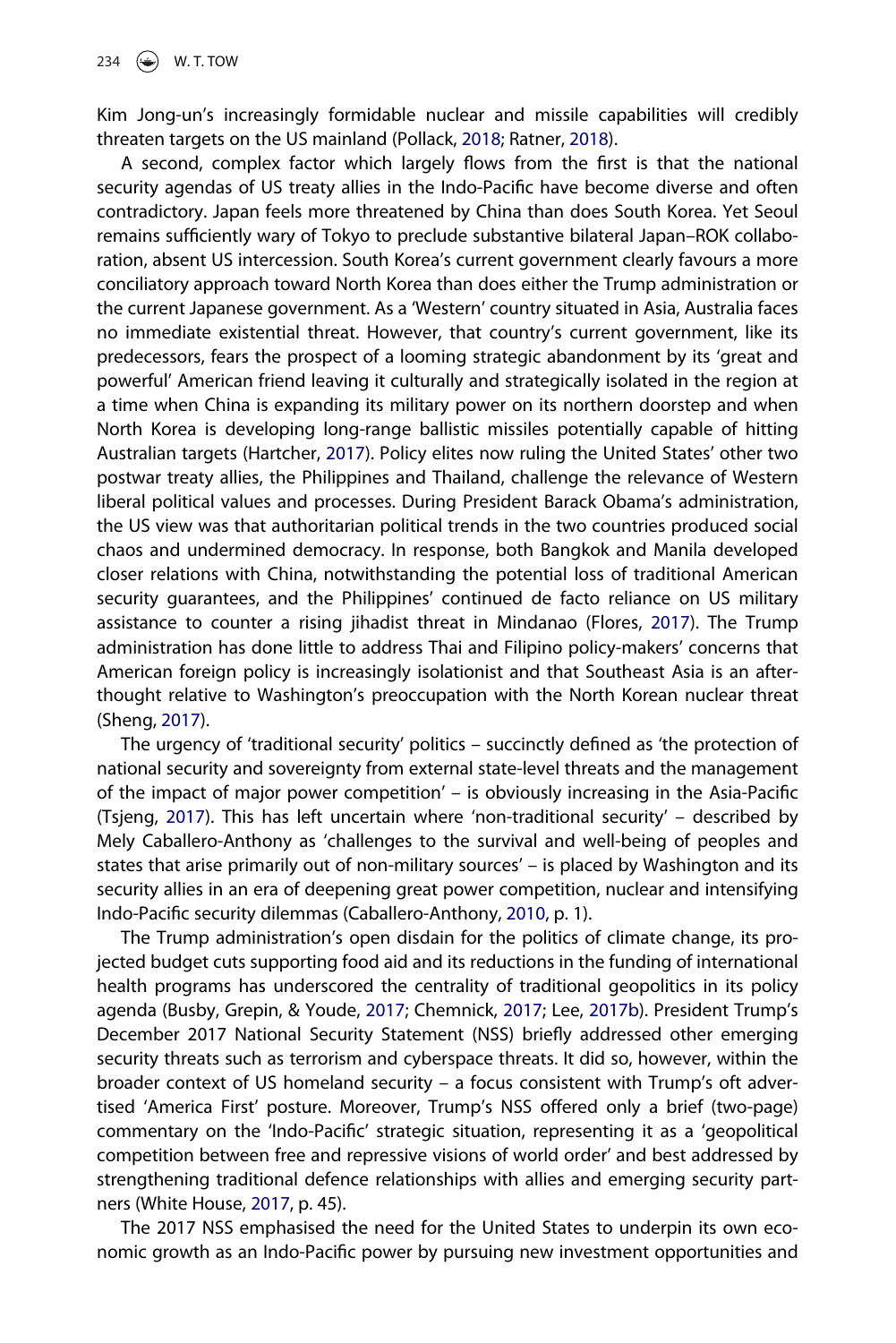reinvigorated bilateral trading arrangements (prioritising them over pan-regional economic and diplomatic instrumentalities) and 'pro-growth' national energy agendas. It envisioned the US 'work[ing] with partners to build a network of states dedicated to free markets and protected from forces that would subvert their sovereignty' (White House, [2017,](#page-13-3) p. 47). Within this very broad framework, such an approach could well encompass both traditional and non-traditional security policy components and alternative security networks to address them. Various forms of qualified multilateralism, and especially minilateralism, are now vying with the San Francisco System in its contemporary form as instruments of order-building in the Indo-Pacific. Understanding what these groupings are and evaluating their relative effectiveness will allow us to better assess the relevance of minilateral security politics in the region.

# **Definitions**

Initially some brief definitions of the types of security groupings are essential. These are offered below.

<span id="page-4-4"></span><span id="page-4-2"></span>Multilateralism and multilateral security politics can be viewed as a formal effort by three or more states to build trust and avoid conflict by identifying, institutionalising and observing rules and norms for a common vision of regional or international order. It is usually an inclusive process and is designed to encourage more states to endorse its core principles of security governance by becoming members of such institutions over time (Keohane, [1990\)](#page-12-5). For multilateral security politics to be effective, leading international relations theorists have asserted three pre-conditions that need to be met. Indivisibility needs to be realised by its member-states based on 'socially constructed' public goods (Ruggie, [1993,](#page-13-4) p. 11). General organising principles must be defined and implemented in ways that commit all member-states to observe them. No exceptions are afforded for larger power members that otherwise may prefer to follow their own interests, even at the expense of explicit institutional rules (Weber, [1991](#page-13-5), p. viii). Diffuse reciprocity must be in play; there is no expectation by any of a multilateral institution's member-states to derive immediate rewards to themselves specifically in return for participating in a collective organisational effort to defend or protect another member-state (Keohane, [1986,](#page-12-6) pp. 21–22).

<span id="page-4-5"></span><span id="page-4-1"></span>Minilateralism is, conversely, a narrower and usually informal initiative intended to address a specific threat, contingency or security issue with fewer states (usually three or four) sharing the same interest for resolving it within a finite period of time. No consensus has yet been reached on how to precisely define 'minilateralism' in the international security context. At the end of the Cold War, Miles Kahler assessed how 'large' forms of collective action often morphed into 'smaller', more informal forms of postwar collective action initiated within existing multilateral institutions when the larger groupings became too unwieldy or too much at odds with domestic political interests. This revised variant of multilateralism – termed by Brad Glosserman and Scott Snyder as the 'minilateral solution' – often worked to increase the likelihood and strength of coopera-tion among participants (Kahler, [1992](#page-12-7), pp. 684–685; Glosserman & Snyder, [2015](#page-12-8), p. 162; Oye, [1986,](#page-12-9) pp. 20–21).

<span id="page-4-3"></span><span id="page-4-0"></span>Victor Cha has further argued that minilateral security's three predominant traits have been: (1) a small number of participants relative to multilateral security groupings; (2) its ad hoc characteristics as such groupings are usually formed and disbanded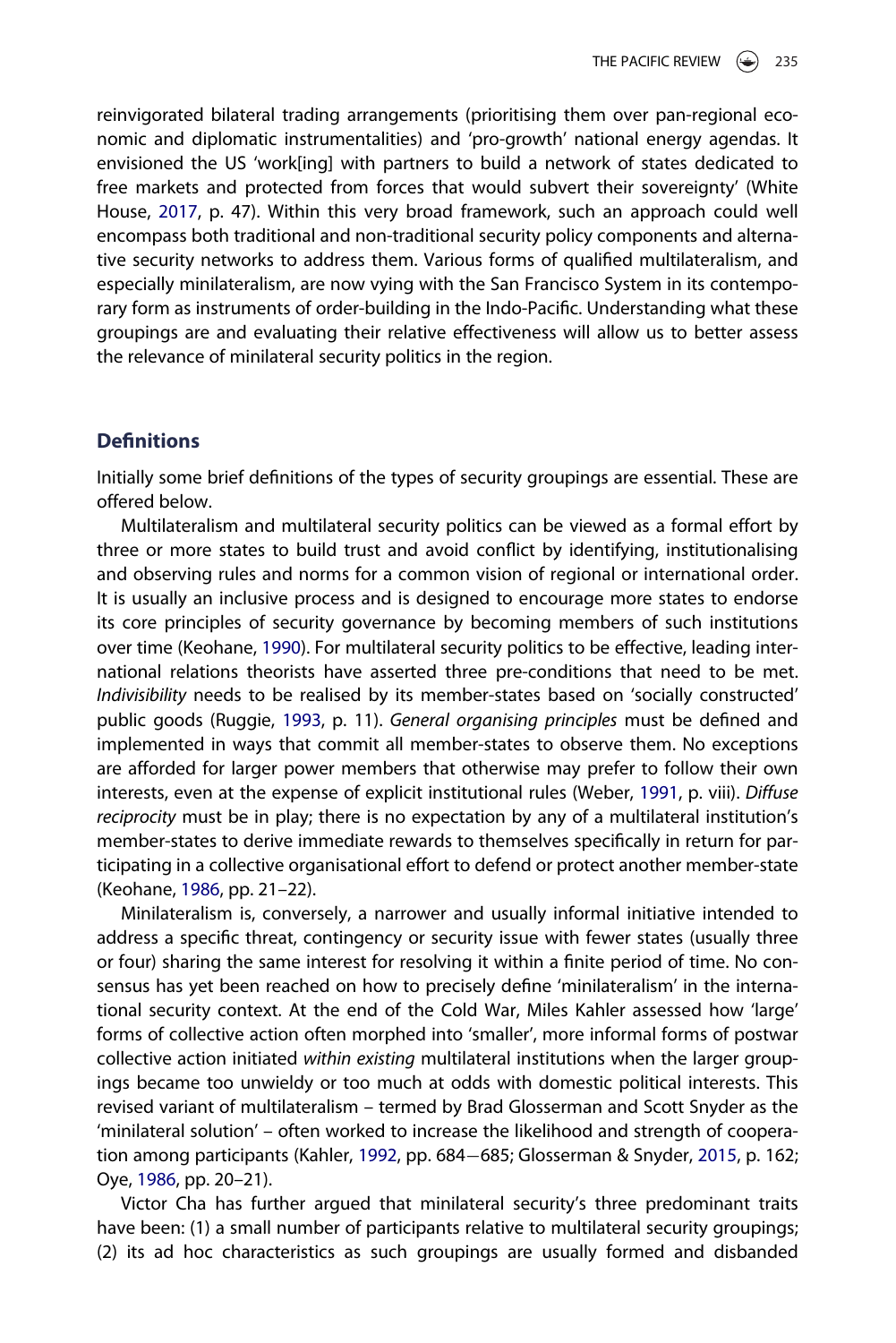236  $\bigodot$  W.T. TOW

<span id="page-5-1"></span>without an institutional legacy; (3) a typical focus on mostly traditional security issues (Cha, [2003](#page-12-10), pp. 116–117).

<span id="page-5-5"></span>'Bilateralism', 'trilateralism' and 'quadrilateralism' are defined by the number(s) of state participants and may be components of either multilateral or minilateral security politics. Bilateralism occurs when two states cooperate on a preferential basis to realise exclusive benefits or gains in accordance with their mutual interests (Tago, [2017\)](#page-13-6). Such cooperation can be embodied in a formal treaty or pursued informally depending on the common threat to be addressed or the joint security interest to be pursued. A trilateral coalition is 'situated between bilateral relationships and broader multi-partner arrangements, mak[ing] it the most minimal form of multilateralism' (Kamphausen, Park, Sahashi, & Szalwinski, [2018](#page-12-11), p. 4). Quadrilateralism involves dialogue and intermittent material cooperation (e.g. military exercises or humanitarian and disaster relief operations) between four states. Quadrilateralism has often been linked to cooperation between 'like-minded' states such as those sharing democratic values coming together in ways to balance (tacitly) against an actual or potentially hostile power (Campbell, Patel, & Singh, [2011](#page-11-4)).

#### <span id="page-5-2"></span><span id="page-5-0"></span>The multilateral climate

Critics, particularly those from the realist school of international relations theory, have asserted that multilateral institutions such as ASEAN and the South Asian Association for Regional Cooperation (SAARC) which emerged during the 1970s and 1980s did not meet their objectives. More comprehensive multilateral security dialogues in the region followed with the inception of the ASEAN Regional Forum (ARF) in the early 1990s and the East Asia Summit (EAS) in 2005. Neither the ARF nor the EAS, however, have satisfied the three definition-cited preconditions for a viable collective security institution. The prospect of forging socially constructed public goods, for example, cannot withstand states' predominant tendency to pursue national self-interest if they are given a choice between adopting one of these two approaches. If states conclude they have little to gain from collaborating on regional or international security problems there is little prospect that they will play the 'long game' demanded by diffuse reciprocity or adhere to general organising principles sufficiently binding to ensure their strategic restraint (Mearsheimer, [1994/1995,](#page-12-12) pp. 15, 31–33; Kratochwil, [1993,](#page-12-13) pp. 70–71).

<span id="page-5-3"></span>In postwar Europe, past legacies of crumbling alliances and great wars strengthened regional leaders' incentive to establish multilateral norms and institutions designed to guarantee European economic prosperity and collective security. However, there has been no commensurate historical experience applicable to the Indo-Pacific. Many Asian sovereignties were the products of accelerated postwar decolonisation and many of their territorial, irredentist and ideological differences which generated profound security dilemmas. Under such conditions, the prospects for Indo-Pacific multilateral security politics were dim. As John Ruggie (perhaps somewhat ruefully) observed, a 'reasonably stable' balance of power underpinned by the superpowers' embrace of bilateral alliances became a predominant mode of Asian security politics (Ruggie, [1992,](#page-13-7) p. 563).

<span id="page-5-4"></span>In this context, minilateralism may come to be viewed by Washington's policy planners as a useful variant of multilateralism for realising US security objectives. Minilateralism's viability as an Indo-Pacific security approach, however, will depend on how successful the United States ultimately will be in transforming the San Francisco System into a more fluid and complex regional security network. To test this argument's validity,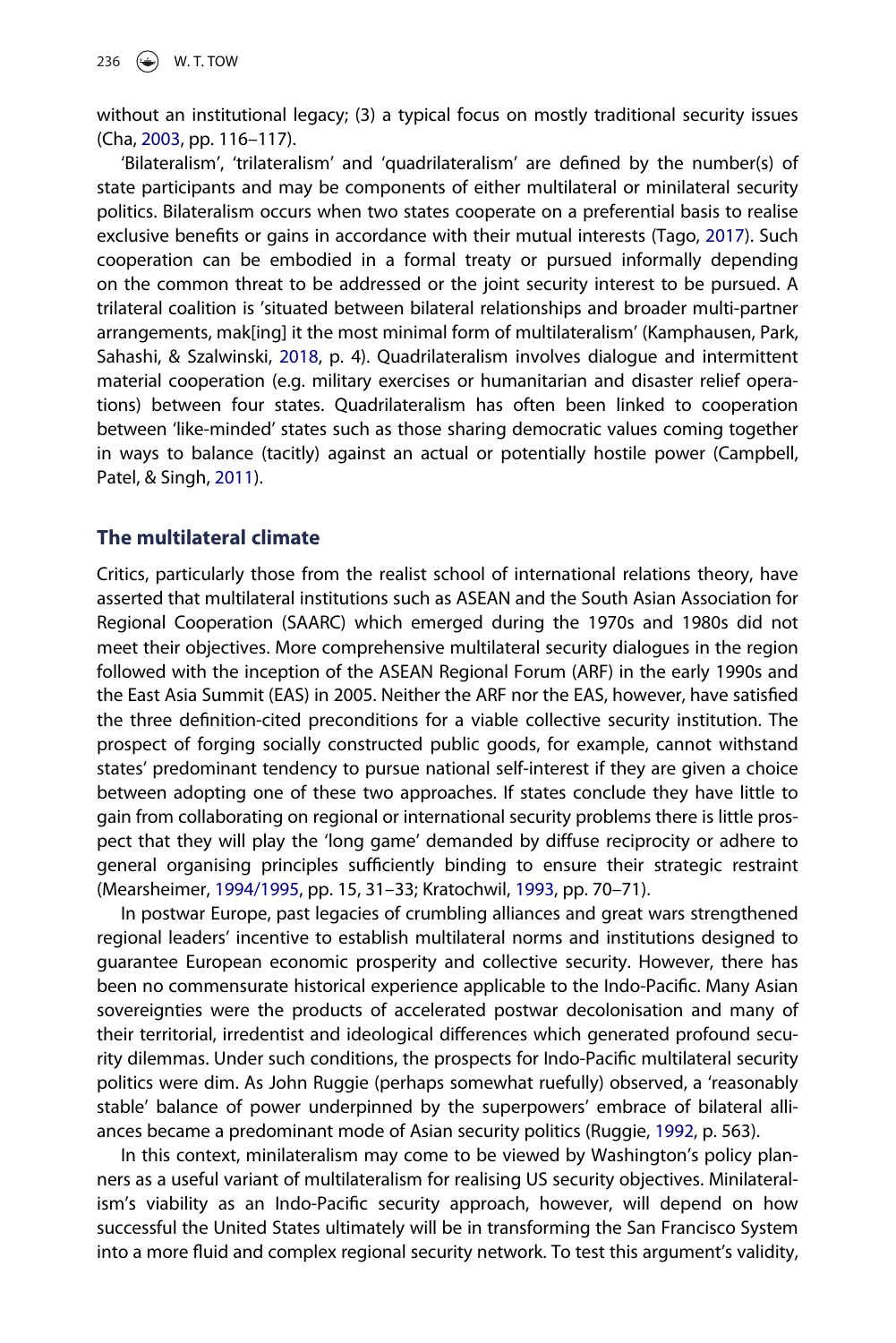the inter-relationship between minilateralism and multilateralism in an Indo-Pacific security context will first be discussed. How successfully minilateralism has been applied as a US policy tool in the Indo-Pacific to date will then be considered.

#### Minilateralism as a multilateral security variant

<span id="page-6-0"></span>Minilateralism's appeal relates to its inherent flexibility, relatively low transaction costs and voluntary rather than mandatory kinds of commitment ordained by major power affiliates. The appeal of minilateralism, as Moises Naim has observed, is that it is a 'smarter, more targeted approach … bring[ing] to the table the smallest possible number of countries needed to have the largest possible impact on a particular problem' (Naim, [2009](#page-12-14)). The characteristics and manageability of minilateralism can be viewed as a viable contemporary alternative to multilateralism and bilateralism at a time when US hegemony is arguably declining in the absence of any alternative Asian security order rising to take its place. Minilateralism, as part of its appeal, is voluntary rather than contractual; disaggregated rather than comprehensive; usually regional rather than global; and 'bottom-up' rather than 'top-down' (Patrick, [2015](#page-12-15), p. 116).<sup>2</sup> Proponents of minilateral security dialogues and associations also argue that they have 'second order traditional security effects' by strengthening the resilience of existing bilateral security alliances. The confidence-building dynamics ingrained in joint American, Japanese and South Korean security consultations and coordination on the North Korean nuclear issue can potentially modify the historical Japan–ROK security via American adjudication of Tokyo's and Seoul's differences and are illustrative (Cha, [2003](#page-12-10), pp. 117–118).

<span id="page-6-1"></span>Critiques of minilateralism include the concern that a smaller or more streamlined grouping relative to multilateral ones does not automatically guarantee success in managing any given security issue. It is essential that the right participants engage in any minilateral security enterprise for it to have a greater chance of success.<sup>[3](#page-11-6)</sup> Despite the United States' substantial efforts to coordinate security collaboration between Japan and South Korea in response to a growing North Korean nuclear and missile threat, the three countries' Trilateral Coordination and Oversight Group or TCOG (established in 1999) floundered over still powerful historical and politico-economic differences between Washington's two Northeast Asian allies. Ultimately, North Korea's reluctance to adopt the formulas postulated by its negotiating partners to achieve that end led to that grouping's de facto termination.

A second concern relates to external states' perceptions of a minilateral grouping's actual purpose. Recent minilateral groupings involving four or more parties that have been proposed but not successfully implemented are illustrative: the Quadrilateral Initiative (2007–2008) involving Australia, India, Japan and the United States, and intermittent suggestions for a 'League of Democracies' involving NATO and non-communist Asian states (the most notable variant of which was proposed by US Republican Presidential candidate John McCain in 2008). In both of these cases, China argued forcefully and successfully that such associations were merely derivatives of NATO's traditional containment strategy and would be directed primarily against itself. The Quadrilateral Initiative has been lately revived but whether its fate will be more successful than its original counterpart given the on-going escalation of Sino-American tensions in the South China Sea remains unclear.

Trilateralism has thus far seemed to be more adaptive than other minilateral variants in Asia in addressing specific issue areas. Michael Green, arguably the leading authority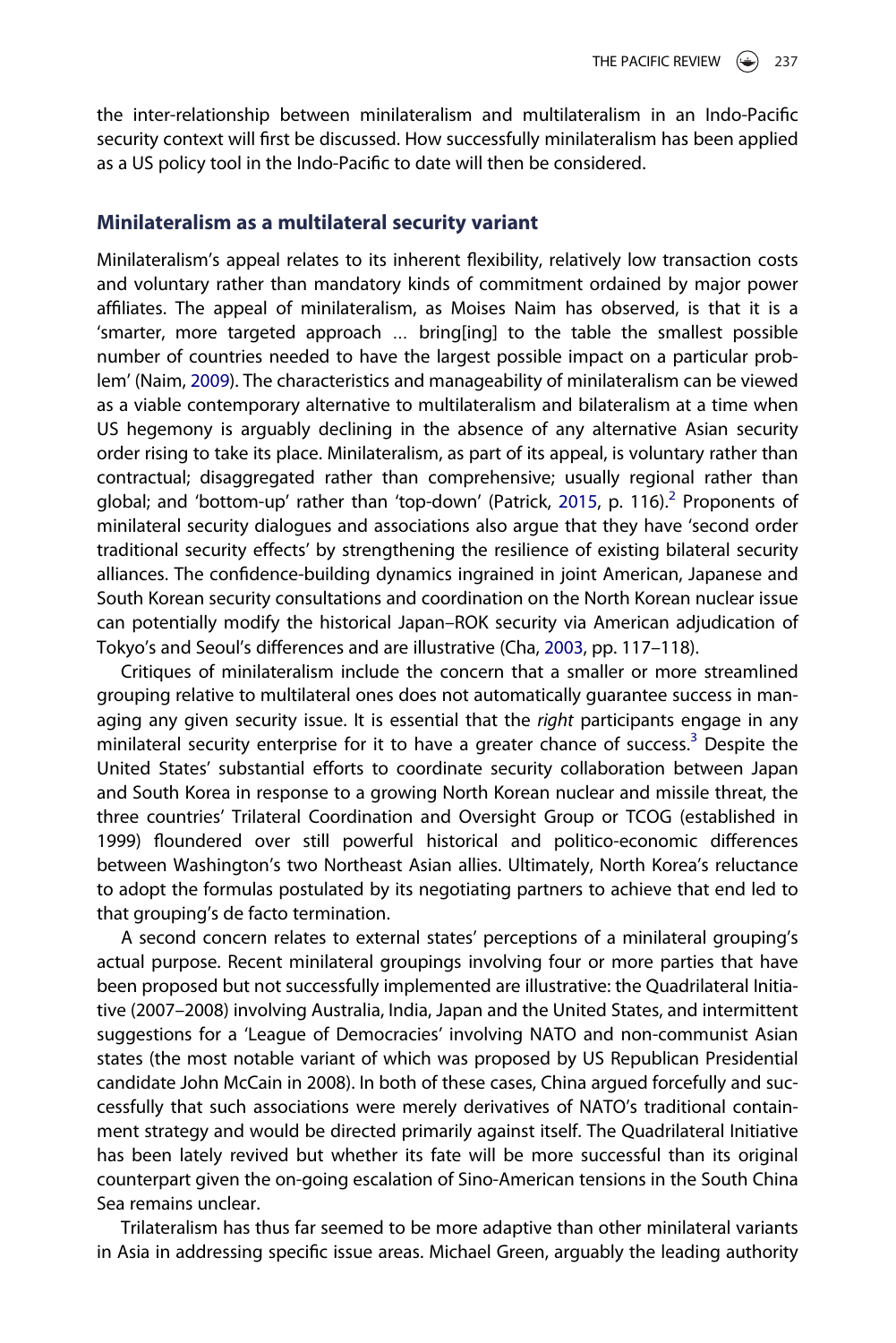on this trend, has surmised that 'future historians will look back at this active trilateralism as characterizing an intermediate phase between regional orders, as diverse states sought to hedge and shape an immature architecture still resting uneasily on the stability provided by bilateral alliances and the hope of growing economic interdependence' (Green, [2014](#page-12-16), p. 770).

<span id="page-7-0"></span>Will Green's observation prove to be prescient or premature as the Asia-Pacific security setting takes shape over the remainder of this decade and beyond? For it to be validated, US-led minilateral security groupings will need to move beyond their current and relative modest functions of generating low-key dialogues (often on the 'sidelines' of multilateral summits and meetings) and conducting intermittent military exercises. They will have to navigate successfully between the shoals of great power competition and the hegemonic tendencies that Kai He has described in his aforementioned article as 'competitive multilateralism'. Minilaterals will also need to establish a credible reputation over time as increasingly appropriate channels apart from the Indo-Pacific's existing and arguably stale multilateral forums for coordinating or negotiating regional security questions.

Indeed, as noted above, realists and others have largely written off most forms of multilateralism as nothing more than a license for unwieldy and fruitless talking-shops when dealing with high security issues. Should minilateralism likewise be discounted due to their US-led membership composition or their tendency to be viewed as merely watered down instruments of containment strategy directed by Washington?

To evaluate minilateralism's current and future viability in the Indo-Pacific region's security politics, a brief assessment will now be offered on minilateralism's potential to bridge the asymmetrical 'hub-and-spokes' arrangement underwriting the bilateral US alliance system in Asia with the rapidly evolving structural changes in the Indo-Pacific which are seriously challenging multilateralism's relevance as an order-building mechanism there.

#### Minilateralism's role in US security politics toward the Indo-Pacific

As early as the immediate post-Cold War timeframe in the late 1990s, US policy-makers and their allied counterparts in Japan, South Korea and Australia recognised that rapid structural changes in the Indo-Pacific strategic environment compelled them to search for ways to adapt the San Francisco System's time-honoured postwar 'hub-and-spokes' system. China presents a different form of security challenge than that previously confronting Washington and its regional security partners. 'China's rise', with its trading and investment benefits, is transforming the Indo-Pacific balance of power. Other policy approaches are clearly required by the US and its allies to hedge against the intensifying Asian geopolitical transition.

Multilateralism 2.0 (as Kai He labels it) emerged in the late 1990s and again, more prominently, during the Obama administration as a 'default strategy'. Minilateralism and informal bilateral security partnerships both surfaced as logical derivatives of this process and as a means to restore the San Francisco System's relevance. Bilateral 'partnerships' with selected countries in the region are being promoted by Washington in niche areas where such countries' interests coincided with those of the United States. The US and Singapore have signed a 15-year memorandum of understanding in 1990 to grant the US Navy systematic access to Singaporean naval and logistical air facilities. The US and India have signed a 10-year defence agreement in 2005 and subsequently catalysed what is now a substantial defence relationship in terms of both arms sales and joint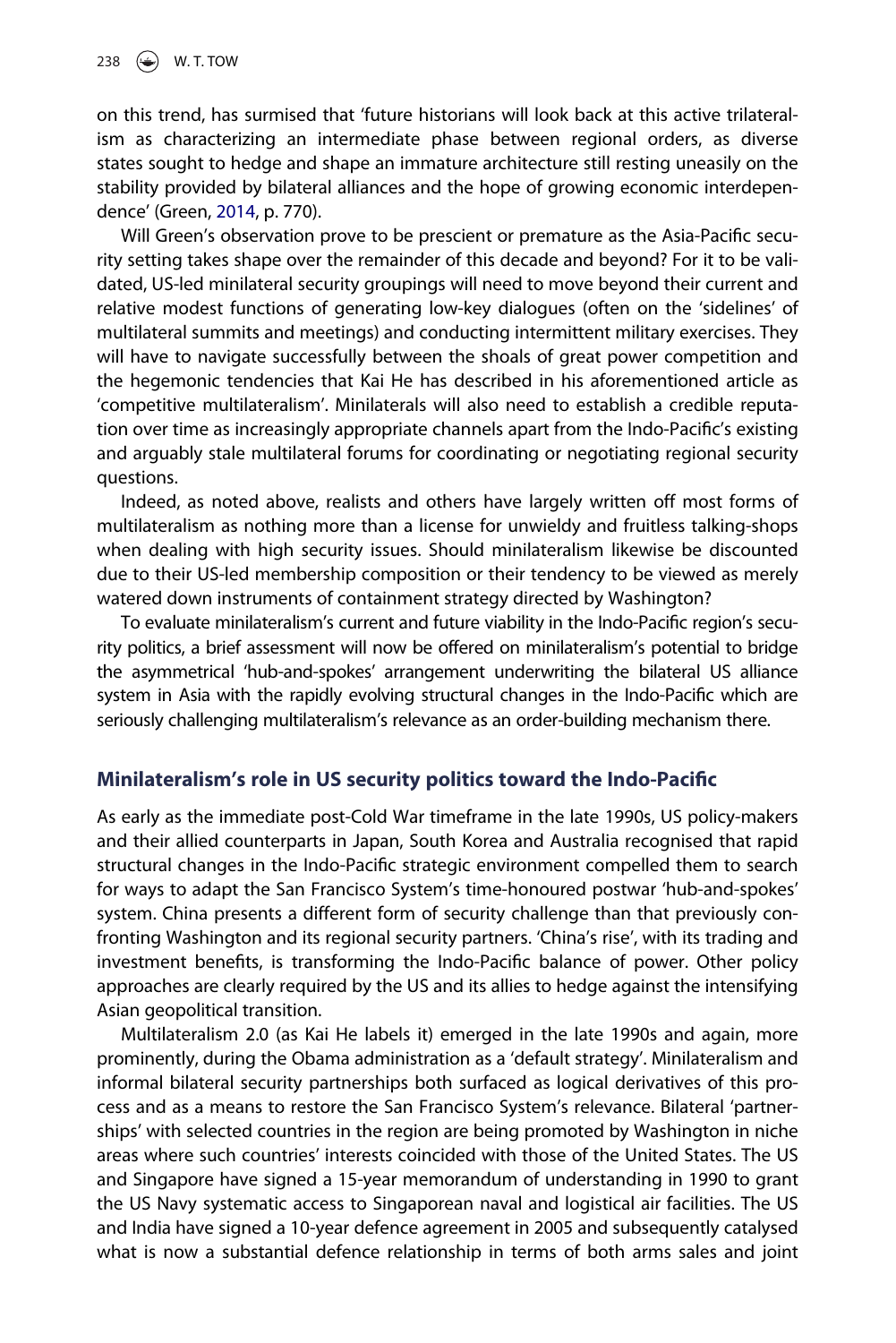military exercises. Vietnamese–American security ties have recently accelerated, and significant US defence ties with Taiwan and New Zealand have been sustained (Tow & Limaye, [2016](#page-13-8), pp. 13–18).

US alliance revitalisation and security partnership cultivation at the bilateral level during the late 1990s was accompanied by Washington's investigation of how minilateral security approaches might be employed to address regional security issues. The United States' voluntary (non-binding) participation in minilateral initiatives was deemed to compare favourably to bilateral collective defence arrangements as the credibility of US commitments remained vulnerable to oscillating American global strategy shifting away from the Asia-Pacific to focus on the Middle East, international terrorism and other priorities. The flexibility inherent in such minilateral cooperation and directed toward regionspecific threats and challenges, without facing such traditional collective defence problems as alliance entrapment or abandonment, was an appealing outlook (Tow & Limaye, [2016](#page-13-8), pp. 18–19).

<span id="page-8-1"></span>Minilateral alignments led by the United States have thus recently developed in the Indo-Pacific as a means of complementing the San Francisco System's bilateral alliance politics. 'Junior allies' in postwar bilateral security partnerships with the United States previously deferred to Washington on short-term issues in return for gaining longerterm alliance benefits. However, the scale and nature of those benefits or 'collective goods' such as deterrence guarantees and defence technology transfers have gradually become more tenuous as the region's balance of power and its threat environment have transformed. Japan's and South Korea's traditional faith in US-extended deterrence commitments relative to a growing North Korean nuclear threat, for example, is now being tested. Trump's 'America first' rhetoric during his presidential campaign, speculating about the need for greater Japanese and South Korean defence burden-sharing within an alliance context, has tested that faith (Haberman & Sanger, [2016;](#page-12-17) Kamphausen et al., [2018;](#page-12-11) Townshend, [2017,](#page-13-9) pp. 5, 14–16).

<span id="page-8-2"></span><span id="page-8-0"></span>The Philippines and Thailand, the United States' two formal treaty allies in Southeast Asia, distanced themselves from the San Francisco System due to their current leaderships' recent differences with the Obama administration over governance and human rights. As ASEAN members, both countries are becoming increasingly concerned with such non-traditional security concerns as counter-terrorism, organised crime, climate change and forced peoples' movements. Minilateral coalitions addressing such non-traditional challenges with the US and other San Francisco System member-states are one policy option that could be strongly considered to address such challenges. A successful precedent for this approach was the formation of a short-lived but highly effective 'Core Group' of Australia, India, Japan and the United States to provide timely human security assistance and disaster relief to countries affected by the December 2004 earthquake and tsunami in the Indian Ocean region.

Several experiments in US minilateral security politics instigated over the past decade or so now give us a basis of judgement as to their effectiveness. Arguably the most significant of these was Australia, Japan and the US entering into a 'Trilateral Security Dialogue' or TSD (in 2005) at the ministerial level. This initiative was in response to both the US–Japan and US–Australia bilateral defence alliances' evolution from national security-centric accords to arrangements that responded to an increasingly wide scope of international security threats by adopting order-building postures.

Another trilateral dialogue was launched by two US treaty allies (Australia and Japan) and an emerging US security partner (India) to coordinate these countries' interest on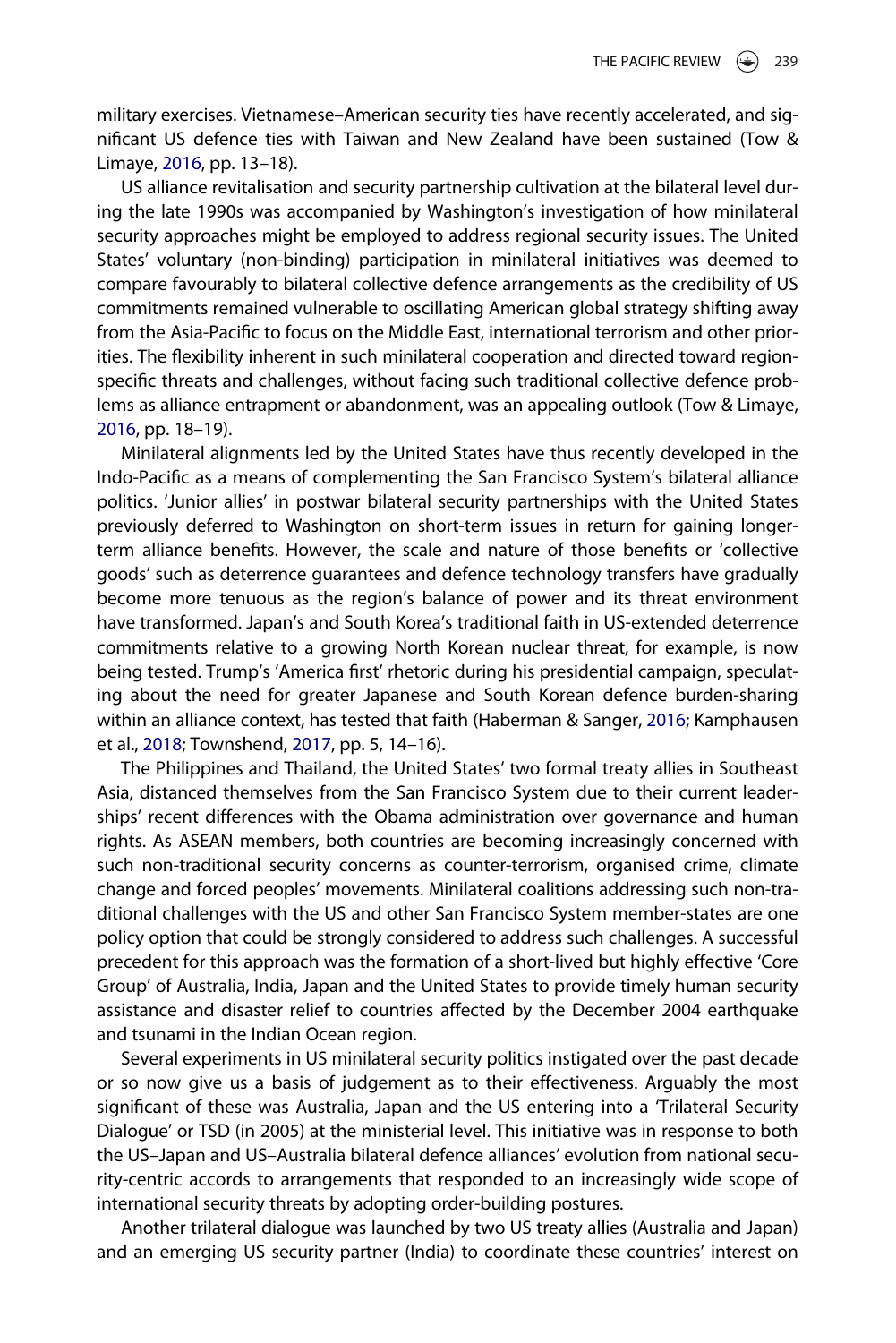maritime security, counter-terrorism strategies, regional connectivity and other challenges mandating collective security collaboration. All three participants share a determination to promote the rule of law as the binding norm for regional order-building and a concern that in its absence, China could eventually implement its own rules for regional security governance. This has been a low-key but successful venture, with the fourth session addressing key Indo-Pacific security issues convening in New Delhi during December 2017 (Government of India, [2017](#page-12-18)).

<span id="page-9-4"></span><span id="page-9-3"></span><span id="page-9-1"></span>It remains to be seen if fresh efforts to expand this trilateral arrangement during sidetalks at the November 2017 ASEAN Summit in Manila, and to revisit the Quadrilateral Dialogue Initiative which was originally suspended in 2008, will succeed (Wyeth, [2017\)](#page-13-10). However, a form of creative minilateralism (Nilsson-Wright, [2017](#page-12-19); Pant, [2017](#page-12-20)) has been anticipated by Australian Foreign Minister Julie Bishop's recent public, carefully worded, speculation about the positive inter-relationship between the TSD and the 'early stage of a trilateral strategic dialogue between Australia, Japan and India' (Bishop, [2017;](#page-11-7) Lee [2017a\)](#page-12-21).

#### <span id="page-9-2"></span><span id="page-9-0"></span>Cross-comparing low-key multilateralism with minilateralism

Despite the presence of various multilateral security frameworks in the Indo-Pacific – mostly cultivated by ASEAN in its self-proclaimed role as the region's order-building 'locomotive' during what Kai He has deemed the 'multilateralism 1.0' era – the region lacks anything resembling the historical authority, common values and joint mechanisms underwriting the NATO framework. The ARF's agenda for realising a 'comprehensive security' formula has not been realised and the East Asia Summit's actual role as a community-building agent remains ambiguous and buried within the confines of ASEAN Ministerial Meetings. There is an apparent inability of Asia-Pacific multilateral groupings that adhere to the 'ASEAN way' principle of member-state parity to resolve core 'hard security' issues in the region (see Teo & Singh, [2016](#page-13-11)).

Minilateralism, on the other hand, represents a potentially viable policy option for addressing tensions emanating from dependency and resource disparities that larger and smaller allies intermittently experience in asymmetrical 'hub-and-spokes' alliance politics, and for bargaining security issues between institutional member-states. As Green has observed, 'US alliance-centred trilaterals often act like caucuses within a legislature rather than collective security arrangements aimed at a third party' (Green, [2014,](#page-12-16) p. 761). They are united by common democratic political systems, the need to avoid hierarchical predominance by the rival and potentially hostile hegemon (i.e. China) in the Indo-Pacific region, and a shared aspiration to cultivate a stable and predictable regional order-building process. They attempt, by acting minilaterally, to 'get the balance right' between the US senior ally/partner and the gains accrued by other allies/ partners. This balance involving US allies and partners invariably falls short of deriving complete advantage in such associations, but is substantially beneficial relative to specific issue-areas. Ideally, achieving such a balance makes minilateralism more than merely a 'talking-shop' exercise – a sustained criticism levelled towards larger multilateral groupings in the region. Minilateralism facilitates the pursuit of a mutually agreed objective. In this sense, it can act (as Green asserts) as a bridging component between the Cold War driven 'hub-and-spokes' system of the past and an as yet undefined and imperfect but effective multilateral order-building architecture.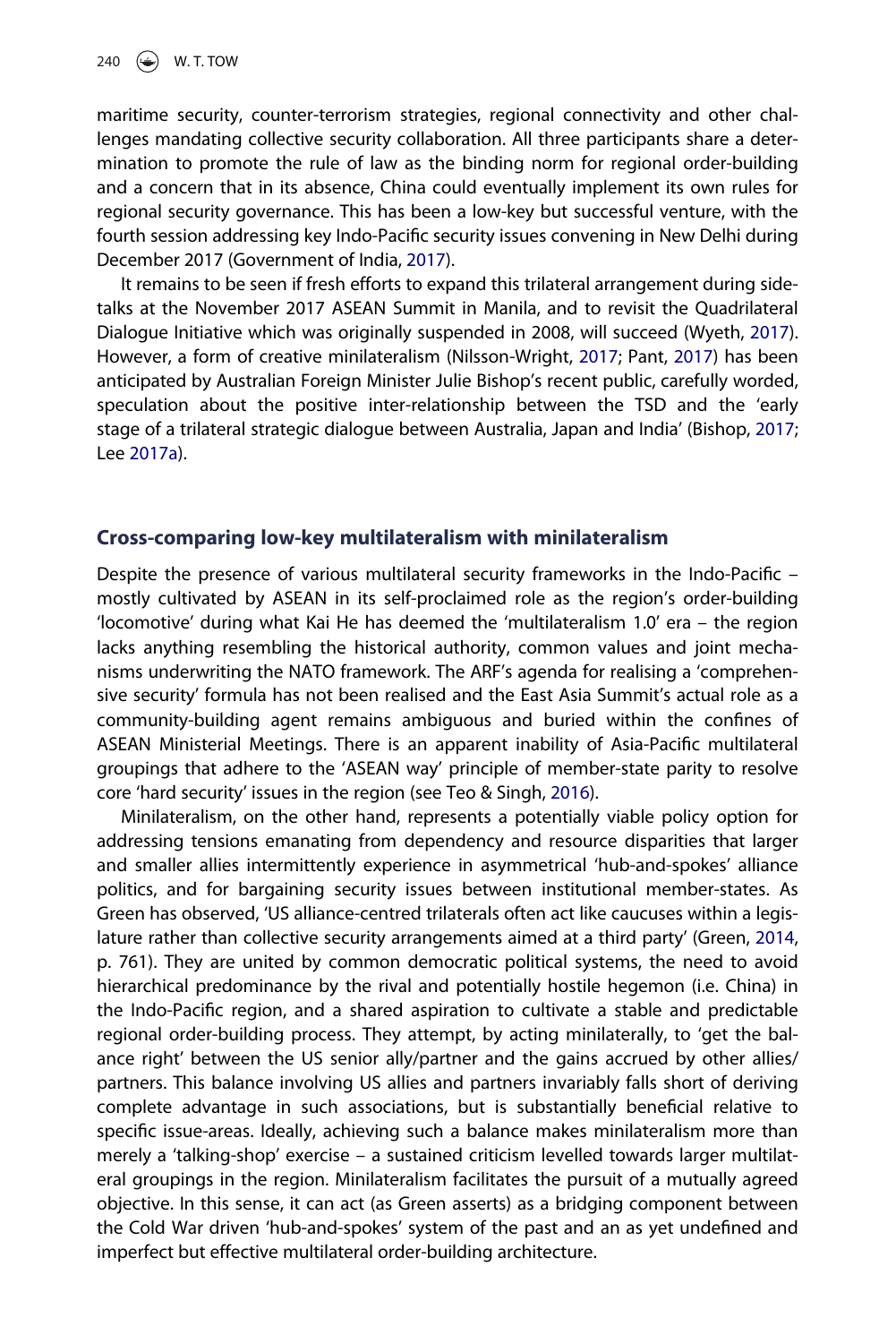# Conclusion

Ultimately, the US and its allies should identify five preconditions as a basis for strengthening and adoption of minilateral security politics in the Indo-Pacific. First, minilateralism should never be viewed as completely replacing existing alliances and institutions but as complementing them. Second, it should allow policy planners to focus on niche areas where shared interests and values can be identified and pursued. In this context (as a third precondition), minilateralism should emphasise expanded and more effective 'spoke-to-spoke' relations amongst US allies.<sup>[4](#page-11-8)</sup> Fourth, minilateral cooperation should be sufficiently durable to withstand changes in US and allied political leadership that could otherwise render such collaboration outdated or irrelevant. Finally, minilateral security cooperation should be viewed as more than just 'threat-centric' in character. It should be regarded as a 'bridge building' tool which can be employed with the San Francisco System alliance network.

There remain at least two major impediments to the maturation of minilateral security politics in the Indo-Pacific as it relates to US and allied security interests. The first is that a security crisis in the Korean Peninsula, the South China Sea, or elsewhere will erupt in ways that results in policy-makers losing control to outcomes (nuclear and/or great power wars) that will stifle any pretence of order-building. The second is that either formal or ad hoc minilateral initiatives will be overwhelmed and could default to classical power balancing.

Minilateralism is a relatively ephemeral means to achieve a specific policy end. It is often an intrinsically fragile process for security collaboration, subject to changes in the domestic politics of its affiliate participant states or in the overall regional environment that render it irrelevant as time passes. The TCOG 'morphed' into the Six Party Talks as North Korea's nuclear capabilities intensified and the George W. Bush administration concluded it was best to 'lead from behind' by having China as the prime mover. The Quadrilateral Initiative died a quiet death once its major proponent – Abe Shinzo – stepped down from his first term as Japan's prime minister in September 2007 and as the new Australian Labor government at the time became increasingly susceptible to Chinese pressure against this initiative. More recently, Japanese and South Korean intelligence-sharing and logistical coordination has been upgraded against an intensified North Korean threat, but still remains susceptible to the vagaries of South Korean domestic politics. These politics are more than capable of jettisoning the recent US deployment of the THAAD (Terminal High Altitude Area Defense) missile defence system in Seoul or constraining Japanese support of US military operations in the seas adjacent to South Korean territory.

The future role of the United States as an Indo-Pacific security actor directly affects the viability of any 'minilateral solution' in that region's geopolitics. President Trump's apparent determination to 'make allies (and partners) pay more' for sustained US strategic involvement in the region, and to rely on China to fulfil US and allied interests in leveraging Pyongyang (notwithstanding his projected summit with Kim Jong-un), could erode traditional relative gains for US allies. The extent to which the US is still willing or capable of sustaining a viable geopolitical footprint in the Indo-Pacific beyond a largely unilateral (and many observers would assert 'impulsive') basis shrouds the future outlook for Indo-Pacific minilateral security politics. So too does the need for increasingly direct great power (Sino-American) negotiation and/or coordination on problems of Indo-Pacific crisis management. In this sense, expectations that future historians will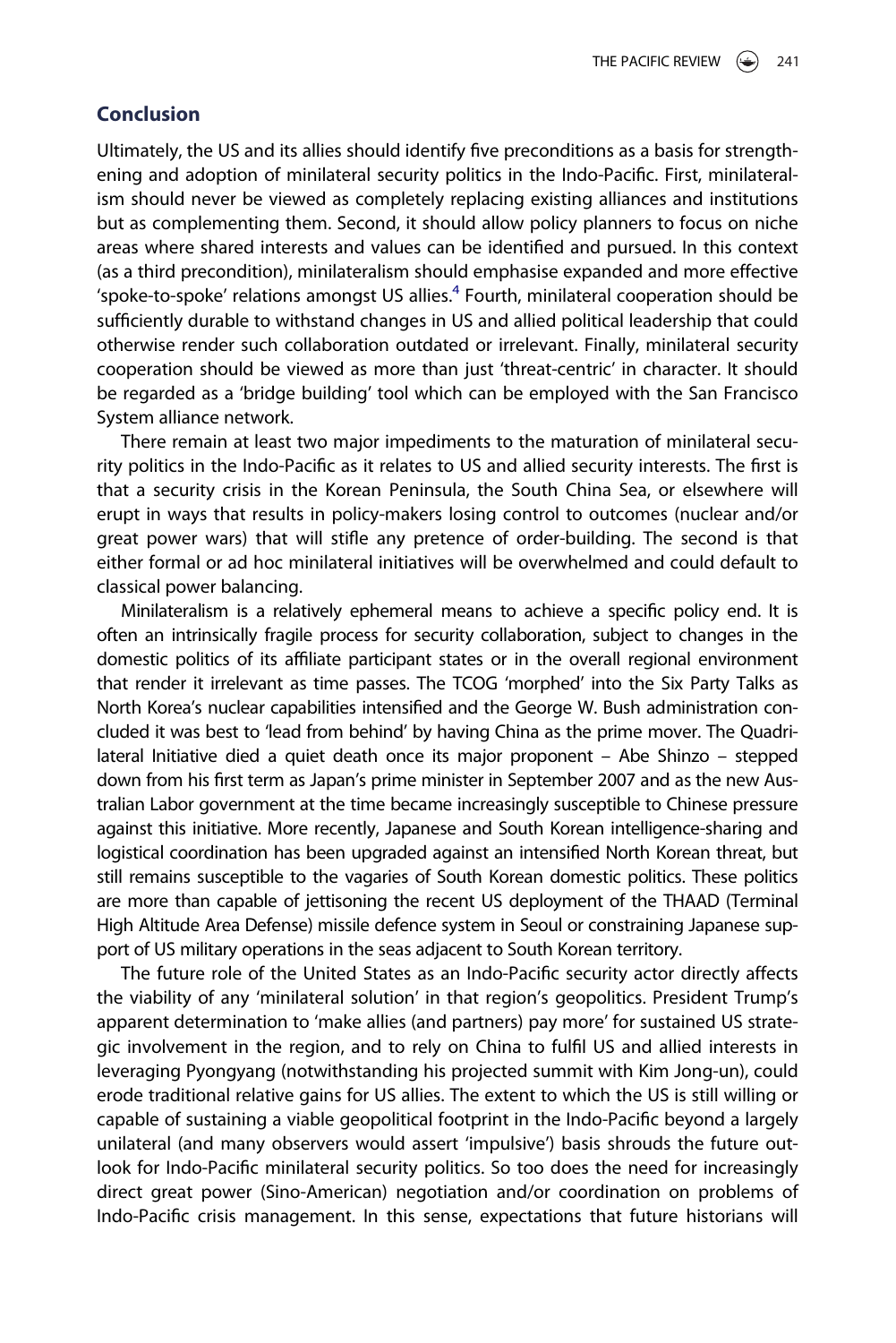242  $\leftarrow$  W. T. TOW

recall minilateralism as only a prelude to whatever will be the next phase of Indo-Pacific order-building may, unfortunately perhaps, be premature.

#### <span id="page-11-9"></span><span id="page-11-0"></span>**Notes**

- 1. Background on China's major power relations initiative is provided by Chen ([2015\)](#page-12-22) and Kiracofe ([2017\)](#page-12-23). For a thorough explanation of the grand bargain scenario, see Glaser ([2015\)](#page-12-24).
- <span id="page-11-5"></span>2. Patrick ([2015,](#page-12-15) p. 116) lists other qualities, including 'trans-governmental rather than just intergovernmental… multi-level and multi-stakeholder rather than state-centric'. For purposes of this analysis, however, minilateralism is applied only as it operates in a state-centric context.
- <span id="page-11-6"></span>3. This point is raised in an unpublished and undated draft paper written by Jeremy Malcolm which cannot be formally cited here.
- <span id="page-11-8"></span>4. That said, such cooperation may be mostly functional and conditional rather than enduring and unqualified. Japanese–South Korean intelligence and logistical collaboration intended to deter a North Korean threat, for example, will not necessarily 'spill over' to form a passionate and unreserved bond unfettered by long-standing historical tensions.

# Disclosure statement

No potential conflict of interest was reported by the author.

# Funding

This work was supported by the Global Research Network program through the Ministry of Education of the Republic of Korea's National Research Foundation of Korea [grant number NRF-2016S1A2A2911284]. This work was also supported by the 'Contested Multilateralism 2.0 and Asia Pacific Security' project, Korea Foundation [reference number 1029000-51].

## Notes on contributor

William T. Tow is professor of International Relations in the Department of International Relations, Coral Bell School of Asia Pacific Affairs, The Australian National University, Canberra, Australia.

# References

- <span id="page-11-7"></span>Bishop, J. [\(2017, April 20](#page-9-0)). Joint press conference, Australia–Japan Foreign and Defence Ministers' Meeting (2+2), Tokyo. Retrieved from [http://foreignminister.gov.au/transcripts/Pages/2017/jb\\_tr\\_170420b.](http://foreignminister.gov.au/transcripts/Pages/2017/jb_tr_170420b.aspx?w=tb1CaGpkPX%2FlS0K%2Bg9ZKEg%3D%3D) [aspx?w=tb1CaGpkPX%2FlS0K](http://foreignminister.gov.au/transcripts/Pages/2017/jb_tr_170420b.aspx?w=tb1CaGpkPX%2FlS0K%2Bg9ZKEg%3D%3D)%[2Bg9ZKEg](http://foreignminister.gov.au/transcripts/Pages/2017/jb_tr_170420b.aspx?w=tb1CaGpkPX%2FlS0K%2Bg9ZKEg%3D%3D)%[3D%3D](http://foreignminister.gov.au/transcripts/Pages/2017/jb_tr_170420b.aspx?w=tb1CaGpkPX%2FlS0K%2Bg9ZKEg%3D%3D), 11 July 2017.
- <span id="page-11-2"></span>Busby, J., Grepin, K., & Youde, J. ([2017, June 15](#page-3-0)). The World Health Organization just picked a new leader: These are the challenges he faces. Washington Post.
- <span id="page-11-1"></span>Caballero-Anthony, M. ([2010, September\)](#page-3-1). Non-traditional security challenges, regional governance and the ASEAN Politico-Security Community (APSC) (Asia Security Initiative Policy Series Working Paper No. 7). Singapore: S. Rajaratnam School of International Studies. Retrieved from [http://www3.ntu.edu.sg/rsis/](http://www3.ntu.edu.sg/rsis/nts/resources/research_papers/MacArthur_working_paper_Mely_Caballero-Anthony.pdf) [nts/resources/research\\_papers/MacArthur\\_working\\_paper\\_Mely\\_Caballero-Anthony.pdf,](http://www3.ntu.edu.sg/rsis/nts/resources/research_papers/MacArthur_working_paper_Mely_Caballero-Anthony.pdf) 21 February 2018.
- <span id="page-11-4"></span>Campbell, K., Patel, N., & Singh, V. J. [\(2011, June 11\)](#page-5-0). The power of balance: America in iAsia. Washington, DC: Center for a New American Security. Retrieved from [https://www.cnas.org/publications/reports/the](https://www.cnas.org/publications/reports/the-power-of-balance-america-in-iasia)[power-of-balance-america-in-iasia](https://www.cnas.org/publications/reports/the-power-of-balance-america-in-iasia), 27 February 2018.
- <span id="page-11-3"></span>Chemnick, J. [\(2017, December 19](#page-3-0)). Trump drops climate threats from National Security Strategy. Scientific American. Retrieved from https://www.scientifi[camerican.com/article/trump-drops-climate-threats](https://www.scientificamerican.com/article/trump-drops-climate-threats-from-national-security-strategy/)[from-national-security-strategy/,](https://www.scientificamerican.com/article/trump-drops-climate-threats-from-national-security-strategy/) 21 February 2018.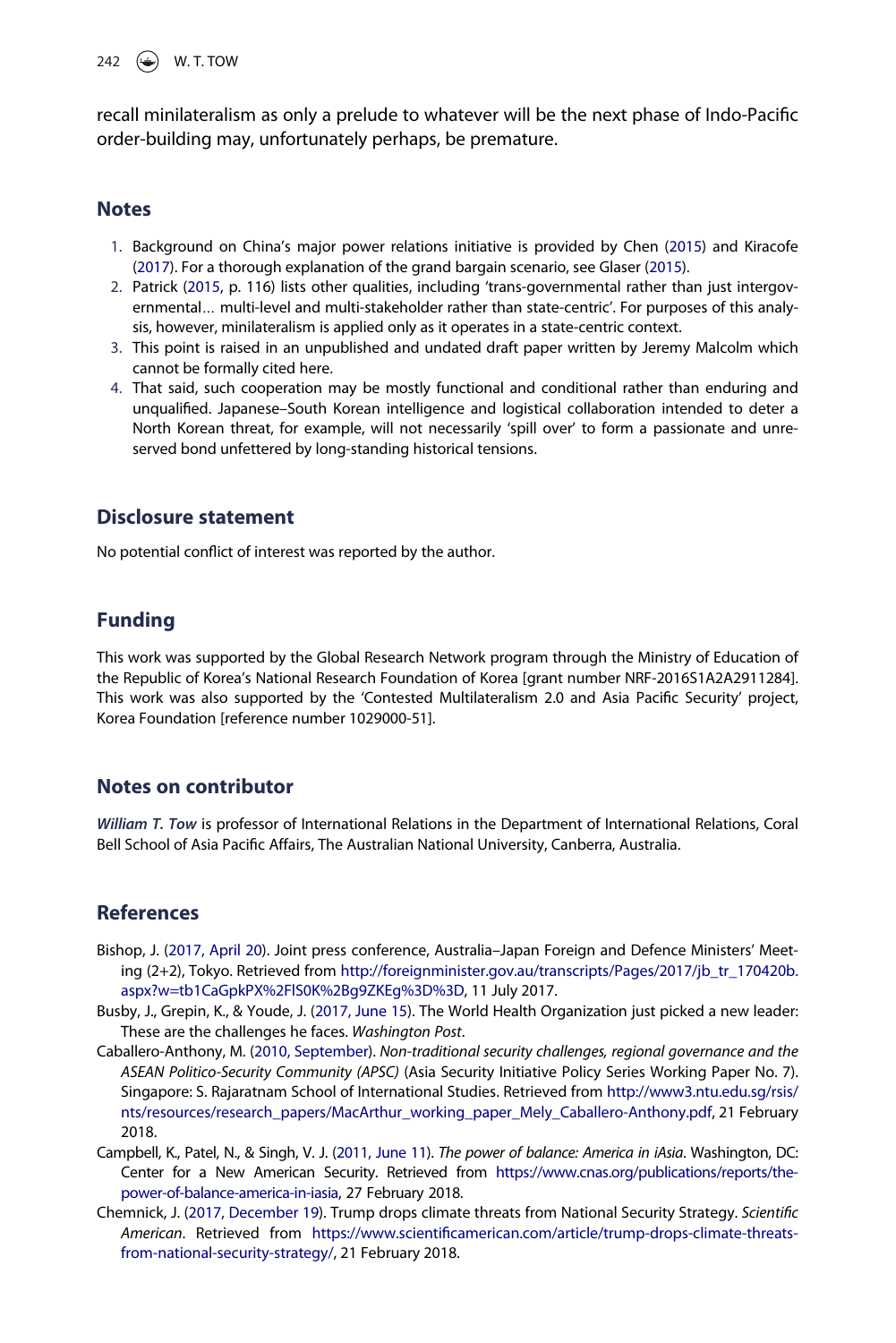- <span id="page-12-10"></span>Cha, V. D. [\(2003](#page-5-1)). The dilemma of regional security in East Asia: Multilateralism versus bilateralism. In P. F. Diehl & J. Levgold (Eds.), Regional conflict management (pp. 104–122). Lanham, MD: Rowman & Littlefield.
- <span id="page-12-22"></span>Chen, J. ([2015, April 9](#page-11-0)). China–US: Obstacles to a "new type of major power relations". The Diplomat. Retrieved from [http://thediplomat.com/2015/04/china-us-obstacles-to-a-new-type-of-major-power](http://thediplomat.com/2015/04/china-us-obstacles-to-a-new-type-of-major-power-relations/)[relations/,](http://thediplomat.com/2015/04/china-us-obstacles-to-a-new-type-of-major-power-relations/) 11 July 2017.
- <span id="page-12-0"></span>Fitzpatrick, M. ([2016\)](#page-2-0). Asia's latent nuclear powers: Japan, South Korea and Taiwan. Adelphi Books 217. Abingdon: Routledge for the International Institute for Strategic Studies.
- <span id="page-12-3"></span>Flores, H. ([2017, June 11](#page-3-2)). US forces assisting Philippines in battle to end siege. The Philippine Star.
- <span id="page-12-24"></span>Glaser, C. L. [\(2015](#page-11-9)). A US–China grand bargain? The hard choice between military competition and accommodation. International Security, 39(4), 49–90.
- <span id="page-12-8"></span>Glosserman, B., & Snyder, S. A. ([2015\)](#page-4-0). The Japan–South Korea identity clash: East Asian security and the United States. New York, NY: Columbia University Press.
- <span id="page-12-18"></span>Government of India. ([2017,](#page-9-1) December 13). 4th India–Australia–Japan Trilateral Dialogue. Retrieved from [http://mea.gov.in/press-releases.htm?dtl/29176/4th\\_IndiaAustraliaJapan\\_Trilateral\\_Dialogue\\_Decem](http://mea.gov.in/press-releases.htm?dtl/29176/4th_IndiaAustraliaJapan_Trilateral_Dialogue_December_13_2017) [ber\\_13\\_2017](http://mea.gov.in/press-releases.htm?dtl/29176/4th_IndiaAustraliaJapan_Trilateral_Dialogue_December_13_2017), 21 February 2018.
- <span id="page-12-16"></span>Green, M. J. ([2014\)](#page-7-0). Strategic Asian triangles. In S. M. Pekkanen, J. Ravenhill, & R. Foot (Eds.), The Oxford handbook of the international relations of Asia (pp. 758–774). New York, NY: Oxford University Press.
- <span id="page-12-17"></span>Haberman, M., & Sanger, D. E. ([2016, March 26](#page-8-0)). Highlights from our interview with Donald Trump on foreign policy. New York Times.
- <span id="page-12-2"></span>Hartcher, P. [\(2017, July 8\)](#page-3-3). North Korean missiles can strike Australia and we can't stop them. Sydney Morning Herald.
- <span id="page-12-7"></span>Kahler, M. [\(1992](#page-4-0)). Multilateralism with small and large numbers. International Organization, 46(3), 681-708.
- <span id="page-12-11"></span>Kamphausen, R. D., Park, J. S., Sahashi, R., & Szalwinski, A. ([2018, February](#page-5-2)). The case for US–ROK–Japan trilateralism: Strengths and limitations (NBR Special Report No. 70). Seattle, WA: National Bureau of Asian Research.
- <span id="page-12-6"></span>Keohane, R. O. [\(1986\)](#page-4-1). Reciprocity in international relations. International Organization, 40(1), 1-27.
- <span id="page-12-5"></span>Keohane, R. O. [\(1990\)](#page-4-2). Multilateralism: An agenda for research. International Journal, 45(4), 731–764.
- <span id="page-12-23"></span>Kiracofe, C. A. ([2017, March 15\)](#page-11-9). Major power relations at crossroads. Beijing Review.
- <span id="page-12-13"></span>Kratochwil, F. [\(1993\)](#page-5-3). The embarrassment of changes: Neo-realism as the science of realpolitik without politics. Review of International Studies, 19(1), 63–80.
- <span id="page-12-21"></span>Lee, L. ([2017a, April 10\)](#page-9-2). Turnbull's India visit an opportunity to revive the Quad. The Interpreter. Retrieved from <https://www.lowyinstitute.org/the-interpreter/turnbull-s-india-visit-opportunity-revive-quad>, 11 July 2017.
- <span id="page-12-4"></span>Lee, M. ([2017b, May 26\)](#page-3-0). As Trump announces famine aid, relief funds face big cuts. US News & World Report. Retrieved from [https://www.usnews.com/news/politics/articles/2017-05-26/as-trump-announ](https://www.usnews.com/news/politics/articles/2017-05-26/as-trump-announces-famine-aid-relief-funds-face-big-cuts) [ces-famine-aid-relief-funds-face-big-cuts](https://www.usnews.com/news/politics/articles/2017-05-26/as-trump-announces-famine-aid-relief-funds-face-big-cuts), 21 February 2018.
- <span id="page-12-12"></span>Mearsheimer, J. ([1994/1995\)](#page-5-3). The false promise of international institutions. International Security, 19(3), 5–49.
- <span id="page-12-14"></span>Naim, M. ([2009, June 21\)](#page-6-0). Minilateralism: The magic number to get real international action. Foreign Policy. Retrieved from <http://foreignpolicy.com/2009/06/21/minilateralism/>, 11 July 2017.
- <span id="page-12-19"></span>Nilsson-Wright, J. [\(2017, July](#page-9-3)). Creative minilateralism in a changing Asia: Opportunities for security convergence and cooperation between Australia, India and Japan. London: Chatham House Asia Program. Retrieved from https://www.chathamhouse.org/sites/fi[les/chathamhouse/images/2017-07-28-Minilat](https://www.chathamhouse.org/sites/files/chathamhouse/images/2017-07-28-Minilateralism.pdf) [eralism.pdf](https://www.chathamhouse.org/sites/files/chathamhouse/images/2017-07-28-Minilateralism.pdf), 21 February 2018.
- <span id="page-12-9"></span>Oye, K. [\(1986\)](#page-4-3). Explaining cooperation under anarchy: Hypotheses and strategies. In K. Oye (Ed.), Cooperation under anarchy (pp. 1–24). Princeton, NJ: Princeton University Press.
- <span id="page-12-20"></span>Pant, H. V. [\(2017, April 28](#page-9-3)). India, Japan, Australia, and the US: The return of Asia's "Quad". The Diplomat. Retrieved from [http://thediplomat.com/2017/04/india-japan-australia-and-the-us-the-return-of-asias](http://thediplomat.com/2017/04/india-japan-australia-and-the-us-the-return-of-asias-quad/)[quad/](http://thediplomat.com/2017/04/india-japan-australia-and-the-us-the-return-of-asias-quad/), 11 July 2017.
- <span id="page-12-15"></span>Patrick, S. ([2015](#page-6-1)). The new "new multilateralism": Minilateral cooperation, but at what cost?' Global Summitry, 1(2), 115–134.
- <span id="page-12-1"></span>Pollack, J. D. [\(2018, January\)](#page-3-4). North Korea's nuclear and missile programs: Strategies, directions, and prospects. Paper presented at the 6th Brookings-Korea Research Institute for National Strategy (KRINS), Seoul. Retrieved from [https://www.brookings.edu/research/north-koreas-nuclear-and-missile-pro](https://www.brookings.edu/research/north-koreas-nuclear-and-missile-programs-strategies-directions-and-prospects/) [grams-strategies-directions-and-prospects/,](https://www.brookings.edu/research/north-koreas-nuclear-and-missile-programs-strategies-directions-and-prospects/) 21 February 2018.